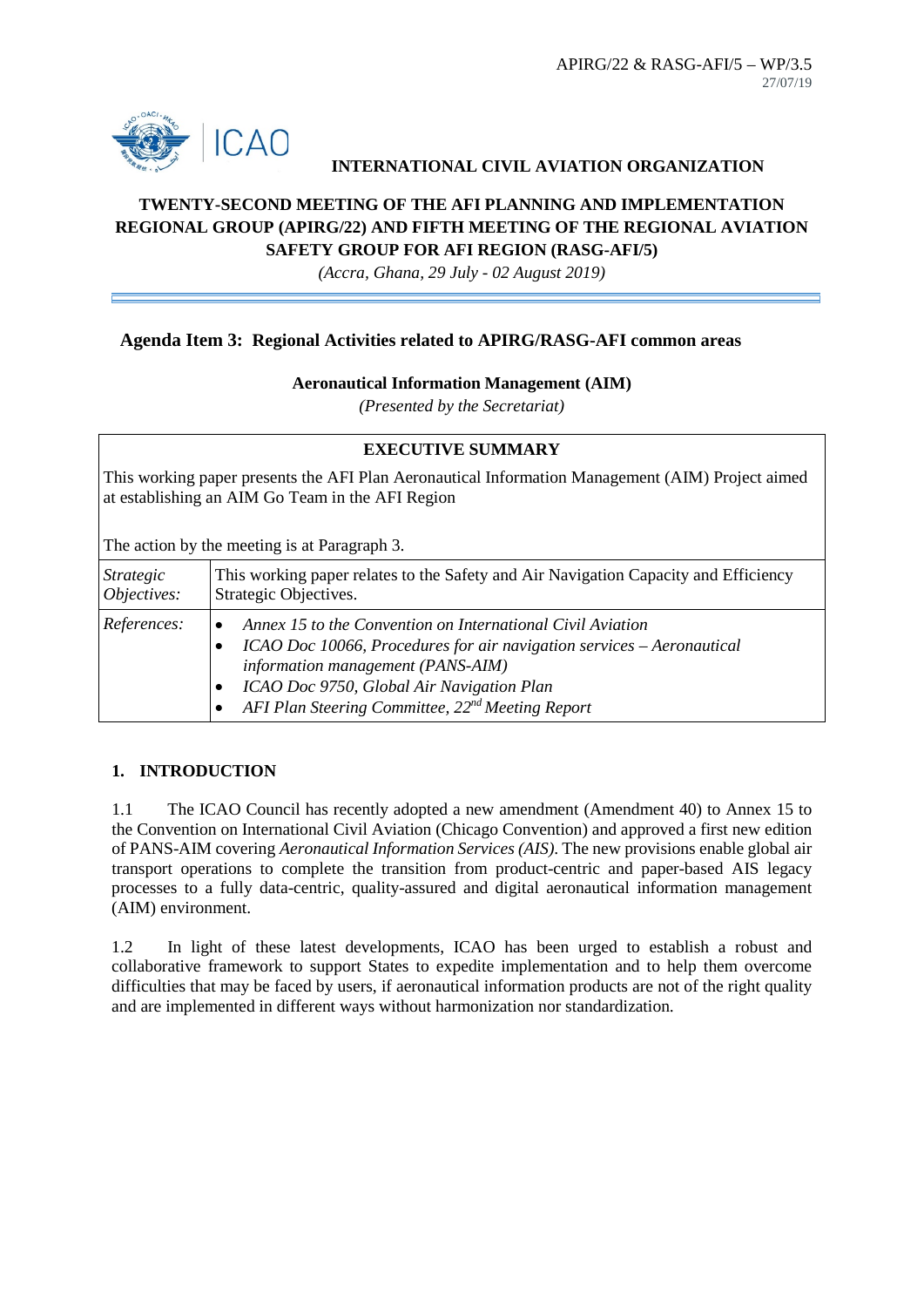# **2. DISCUSSION**

### **Scope of the AIM Go-Team Project**

2.1 In the AFI Region, specific AIM Projects have been initiated by the APIRG to advance implementation in the aeronautical information domain. Among these projects, high priority is given to the one supporting the implementation of QMS in a digital/electronic AIM environment. An analysis of selected USOAP Protocol Questions (PQs) for the African Region shows that the effective implementation of properly organized QMS as applied to AIS processes is only 33%; therefore, still low as an average value. An important pre-requisite for States to effectively transition from AIS to AIM is to ensure that quality measures are in place.

2.2 As a continuation of the existing APIRG Project 2019/001, the 22<sup>nd</sup> meeting of the AFI Plan Steering Committee (Kampala, Uganda, 15 May 2019) approved an AIM Project to further enhance its mechanisms through the establishment of an "**AIM Go-Team for the AFI Region** to support the implementation of QMS in a digital/electronic AIM environment.

## **Key elements of the AIM Go-Team Concept**

2.3 The primary objective of the AIM Go-Team Concept is to bring States to a good implementation stage through a standard process which includes:

- a) engagement with the AFI States receiving assistance;
- b) in-depth analysis of their bottlenecks with implementation;
- c) provision of tailored guidance to address those challenges;
- d) identification of follow-up actions; and
- e) monitoring the execution of those follow-up actions through specific Key Performance Indicators (KPIs).

2.4 The key element of the Go-Team Concept is the "follow-up actions". This is where the Go-Team Concept significantly differs from the standard seminars/workshops support. The follow-up actions imply that:

- a) States/ANSP are expected to develop a detailed AIM Implementation Action Plan, based on the Go-Team Recommendations, within 6 months after the on-site visit;
- b) the Go-Team is expected to monitor States` implementation as well as the operational benefits achieved, through effective feedback mechanisms;
- c) The Go-Team will also engage with the regulatory authorities and the service providers to ensure that implementation is executed; and
- d) The ICAO Regional Offices, based on the recommendations and the feedback provided by the Go-Team will guide States closely in their implementation efforts (additional States` visits).

2.5 The follow-up actions will ensure that the implementation is actually executed. The AIM Go-Team does not have direct control over the implementation process within a State; decisions relating to the implementation of Aeronautical Information Services enhancements rests with the State and its designated ANSP. However, an active engagement from States, all the concerned stakeholders within the States and the Go-Team members in the execution of the follow-up actions is the key to success.

2.6 The Go-team will be composed of:

- e) ICAO Headquarters Technical Officer/s;
- f) ICAO relevant Regional Officer/s;
- g) Recipient State/s Focal Point/s; and
- h) Partner organizations/States.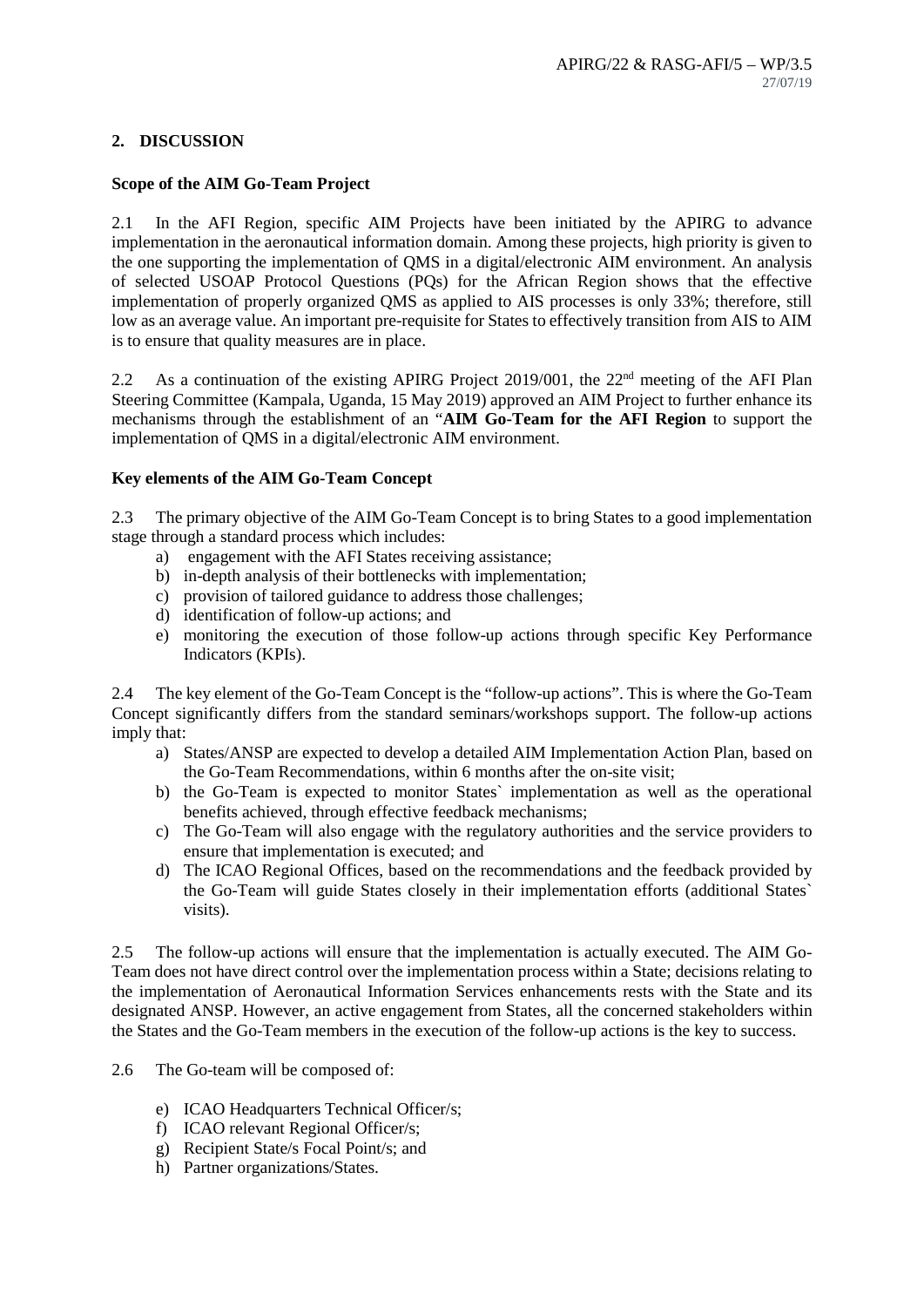#### **Summary of Planned Schedule**

2.7 The proposed project builds upon the existing APIRG AIM Project  $/2019/001$  and happens in conjunction with the other AFI AIM Projects (AFI AIM Project /2019/003 and AFI AIM/Project /2019/002). Therefore, the starting date and the timeframe will be adapted, taking into consideration the three projects all together as well as the additional steps required by the Go-Team Concept.

#### **Selection of Candidate States**

2.8 Based on the Protocol questions results, a list of potential candidate States for the AIM Go-Team is provided as an **Appendix** to this working paper.

### **3. CONCLUSION**

- 3.1 The meeting is invited to:
	- a) Note the information provided in this working paper;
	- b) Request States/ANSPs to:
		- 1) Take advantage and/or support the AFI Plan project on the establishment of an AIM Go-Team in order to ensure effective implementation of properly organized quality management systems (QMS) in the AFI Region; and
		- 2) Develop detailed and time-bound AIM Implementation Action Plans, based on the Go-Team recommendations, and facilitate the follow-up activities to be conducted by the Go-Team.

--END---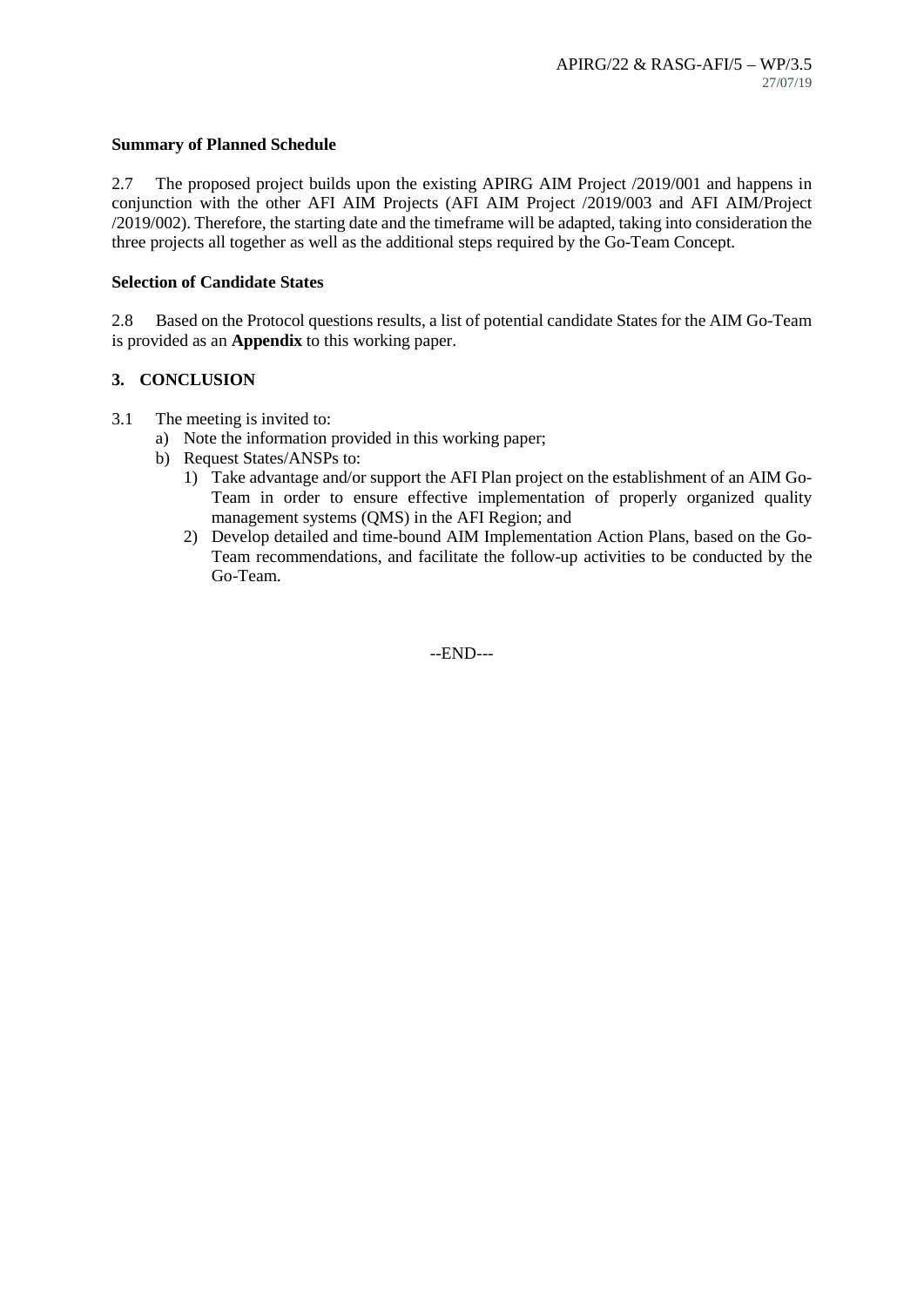### **APPENDIX**

# **Potential candidate States[1](#page-3-0)**

| No.              | <b>State</b>                        | <b>Status of USOAP</b><br>CMA PQ 7.267 <sup>2</sup> :<br>1=Satisfactory<br>0=Not satisfactory |
|------------------|-------------------------------------|-----------------------------------------------------------------------------------------------|
| 1.               | Algeria                             | 1                                                                                             |
| $\overline{2}$ . | Angola                              | $\overline{0}$                                                                                |
| 3.               | Benin                               | $\mathbf{1}$                                                                                  |
| 4.               | <b>Botswana</b>                     | $\overline{0}$                                                                                |
| 5.               | <b>Burkina Faso</b>                 | $\overline{0}$                                                                                |
| 6.               | Burundi                             | N/A <sup>3</sup>                                                                              |
| 7.               | Cabo Verde                          | $\mathbf{1}$                                                                                  |
| 8.               | Cameroon                            | $\mathbf{1}$                                                                                  |
| 9.               | <b>Central African</b><br>Republic  | $\overline{0}$                                                                                |
| 10.              | Chad                                | $\overline{0}$                                                                                |
| 11.              | Comoros                             | $\overline{0}$                                                                                |
| 12.              | Congo                               | $\overline{0}$                                                                                |
| 13.              | Cote d'Ivoire                       | $\overline{0}$                                                                                |
| 14.              | Democratic Republic<br>of the Congo | $\overline{0}$                                                                                |
| 15.              | Djibouti                            | $\overline{0}$                                                                                |
| 16.              | Egypt                               | 1                                                                                             |
| 17.              | Equatorial Guinea                   | $\mathbf{1}$                                                                                  |
| 18.              | Eritrea                             | $\overline{0}$                                                                                |
| 19.              | Ethiopia                            | $\overline{0}$                                                                                |
| 20.              | Gabon                               | $\overline{0}$                                                                                |
| 21.              | Gambia                              | $\overline{0}$                                                                                |
| 22.              | Ghana                               | $\overline{0}$                                                                                |
| 23.              | Guinea                              | $\overline{0}$                                                                                |
| 24.              | Guinea-Bissau                       | $\boldsymbol{0}$                                                                              |
| 25.              | Kenya                               | $\mathbf{1}$                                                                                  |
| 26.              | Lesotho                             | $\boldsymbol{0}$                                                                              |
| 27.              | Liberia                             | $\overline{0}$                                                                                |
| 28.              | Libya                               | $\boldsymbol{0}$                                                                              |
| 29.              | Madagascar                          | $\mathbf{1}$                                                                                  |
| 30.              | Malawi                              | $\boldsymbol{0}$                                                                              |
| 31.              | Mali                                | $\mathbf{1}$                                                                                  |
| 32.              | Mauritania                          | $\overline{0}$                                                                                |

<span id="page-3-0"></span>*<sup>1</sup> Highlighted in blue.*

<u>.</u>

<span id="page-3-1"></span>*<sup>2</sup> PQ 7.267: Does the State ensure that a properly organized quality management system in the AIS has been established?*

<span id="page-3-2"></span>*<sup>3</sup> ANS was not covered by the audit conducted to the State in 2013.*